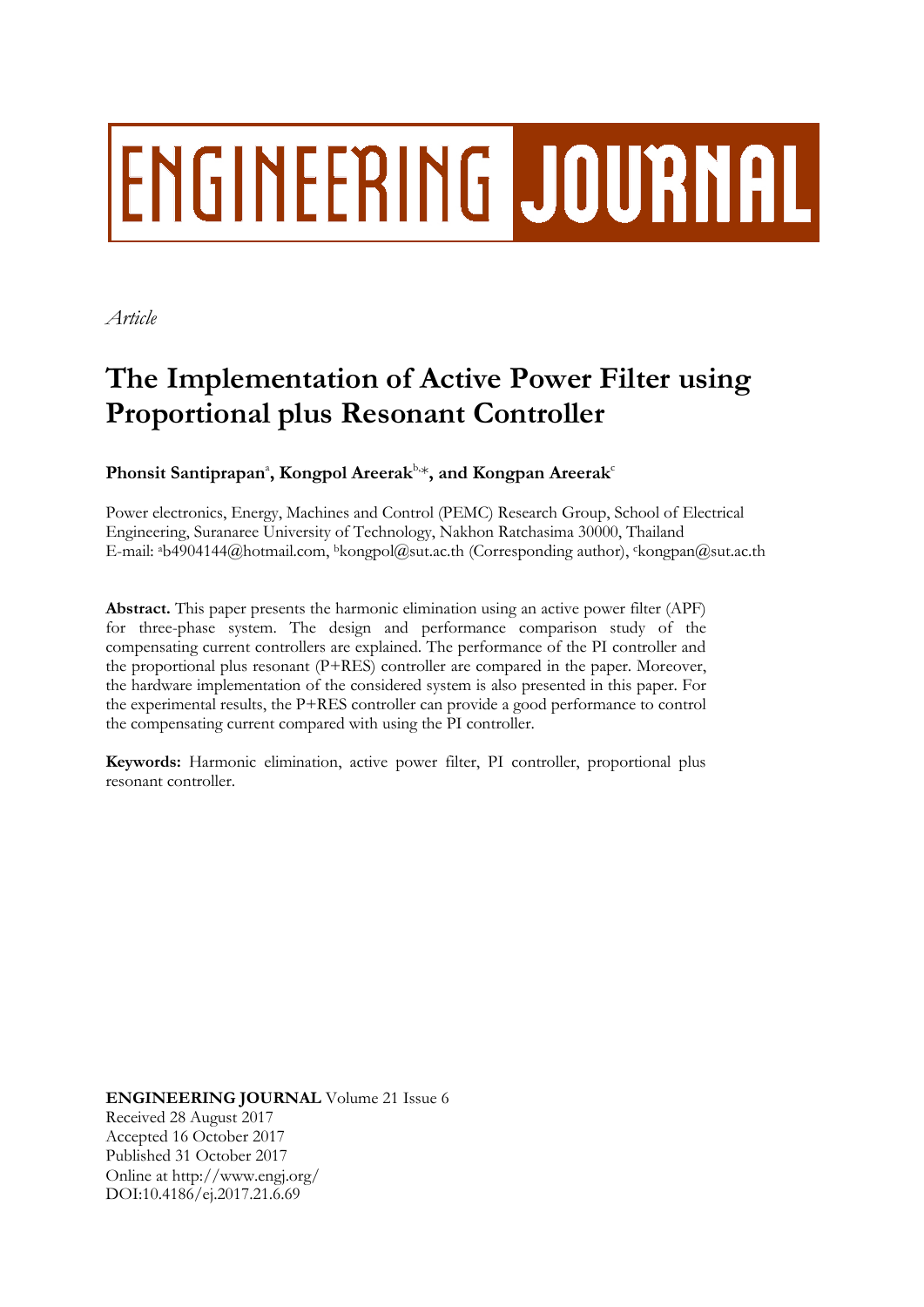#### **1. Introduction**

Power quality problems have an effect on the domestic and industrial electric systems. The harmonics are a part of the serious problems. The voltage source connected nonlinear loads can generate the harmonics into the electric systems. These harmonics cause many disadvantages [1-8] such as loss in transmission lines and electric devices, protective device failures, measuring instrument malfunction and short-life electronic equipment in the system. Nowadays, there are several nonlinear loads. These loads can suddenly change. Therefore, the active power filter (APF) is used in the paper. The APF can provide the efficiency and flexibility [9-11] for the harmonic elimination.

The harmonic elimination system using the APF is shown in Fig. 1. From Fig. 1, there are four parts. In the first part, the considered power system is the balanced three-phase system. The second part is the APF topology [12]. In this paper, the three-leg split-capacitor topology [13, 14] is used to inject the compensating currents for harmonic elimination. The third part is the harmonic identification by using DQF method [15]. The last part is the control strategy. The aim of this paper is the performance improvement of the compensating current controller. Because it is significant to achieve the good performance for harmonic elimination. This paper presents the performance comparison of the compensating current controllers. The proportional plus resonant (P+RES) controller [16, 17] is considered to compare the performance with the proportional integral (PI) controller [18]. These controllers provide a small tracking error in steady state. However, when the non-linear load is changed, the P+RES controller can be adapted to control the compensating currents following on the significant harmonic orders in the system. Therefore, the P+RES controller can provide better results compared with PI controller.



Fig. 1. Considered power system and control strategy.

This paper presents the implementation of APF in order to verify the performance comparison of the PI and P+RES controllers. From the literature reviews, the control strategy for APF can be implemented by analog circuits (one cycle control [19], PI control [20], quasi steady state control [21]) and digital techniques (adaptive linear element (Adaline) control [22], PI control [23], hysteresis control [24], fuzzy logic control [25], predictive control [26], one cycle control [27]). The advantages of analog circuits are fast computational time (no sampling time) and low cost. However, when the considered power system is changed, the control structure and parameters of analog circuits should be redesigned. Therefore, it is difficult and complicated. The design of control strategy is convenient and flexible to operate with the digital implementation. Moreover, the digital techniques provide a good control performance. In the paper, the proposed control strategy is performed by the digital signal processor ( $eZdsp^{TM}F28335$ ).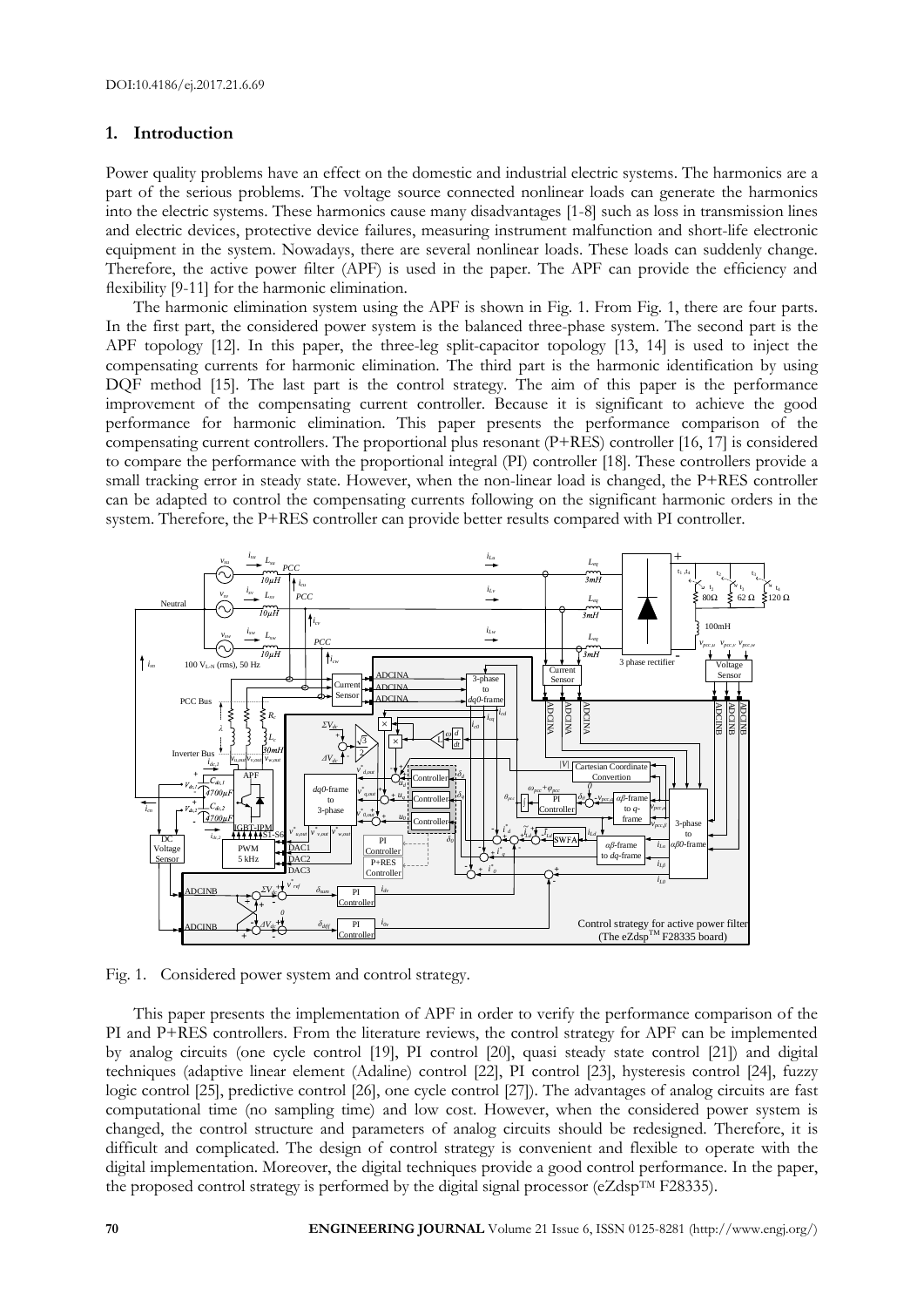The paper is structured as follows. The design of the PI and P+RES controllers are described in Section 2. The experimental setup is expressed in Section 3. In Section 4, the experimental results and discussion are also shown. Finally, Section 5 concludes the advantage of the P+RES controller.

#### **2. The Compensating Current Control**

#### **2.1. The Design of The PI Controller**

The discrete design approach [28] is used to design the PI controller. This approach is suitable for the digital control. The block diagram to design the PI controllers on *dq0-*frame are illustrated in Fig. 2.



Fig. 2. The block diagram to design the PI controllers on *dq0*-frame.

From the block diagram in Fig. 2, the closed-loop transfer function can be derived in Eq. (1). From Eq. (1), the parameters of  $\alpha$  and  $K_{pc}$  are calculated by using the root-locus technique on *Z*-plane as shown in Fig. 3.

$$
\frac{I_{(dq0)}(z)}{I_{(dq0)}^*(z)} = \frac{\frac{R_z r_z}{R_c}(1-e^{-\frac{R_z r_z}{L_c}})(z-\alpha)}{z^3 - (e^{-\frac{R_z r_z}{L_c}} + 1)z^2 + (e^{-\frac{R_z r_z}{L_c}} + (\frac{K_{pc}}{R_c})(1-e^{-\frac{R_z r_z}{L_c}}))z - (\frac{K_{pc}}{R_c})(1-e^{-\frac{R_z r_z}{L_c}})\alpha
$$
\n(1)  
\n
$$
\frac{1}{\frac{8}{25}}\cos\theta
$$
\n
$$
\frac{1}{\frac{8}{25}}\cos\theta
$$
\n
$$
\frac{1}{\frac{8}{25}}\cos\theta
$$
\n
$$
\frac{1}{\frac{8}{25}}\cos\theta
$$
\n
$$
\frac{1}{\frac{8}{25}}\cos\theta
$$
\n
$$
\frac{1}{\frac{8}{25}}\cos\theta
$$
\n
$$
\frac{1}{\frac{8}{25}}\cos\theta
$$
\n
$$
\frac{1}{\frac{8}{25}}\cos\theta
$$
\n
$$
\frac{1}{\frac{8}{25}}\cos\theta
$$
\n
$$
\frac{1}{\frac{8}{25}}\cos\theta
$$
\n
$$
\frac{1}{\frac{8}{25}}\cos\theta
$$
\n
$$
\frac{1}{\frac{8}{25}}\cos\theta
$$
\n
$$
\frac{1}{\frac{8}{25}}\cos\theta
$$
\n
$$
\frac{1}{\frac{8}{25}}\cos\theta
$$
\n
$$
\frac{1}{\frac{8}{25}}\cos\theta
$$
\n
$$
\frac{1}{\frac{8}{25}}\cos\theta
$$
\n
$$
\frac{1}{\frac{8}{25}}\cos\theta
$$
\n
$$
\frac{1}{\frac{8}{25}}\cos\theta
$$
\n
$$
\frac{1}{\frac{8}{25}}\cos\theta
$$
\n
$$
\frac{1}{\frac{8}{25}}\cos\theta
$$
\n
$$
\frac{1}{\frac{8}{25}}\cos\theta
$$
\n
$$
\frac{1}{\frac{8}{25}}\cos\theta
$$
\n
$$
\frac{1}{\frac{8}{25}}\cos\theta
$$
\

Fig. 3. The root – locus of the compensating current control.

The desired dominant pole can be calculated in Eq. (2). The sampling time (*Ts*) and damping ratio (*ζ*) are defined to 25 μs and 0.7, respectively. The range of the considered harmonic frequencies for the compensating current control is 2500 Hz (50 harmonic orders). Therefore, the bandwidth of the current loops control  $(\omega_{ni})$  are equal to 15.71 rad/s.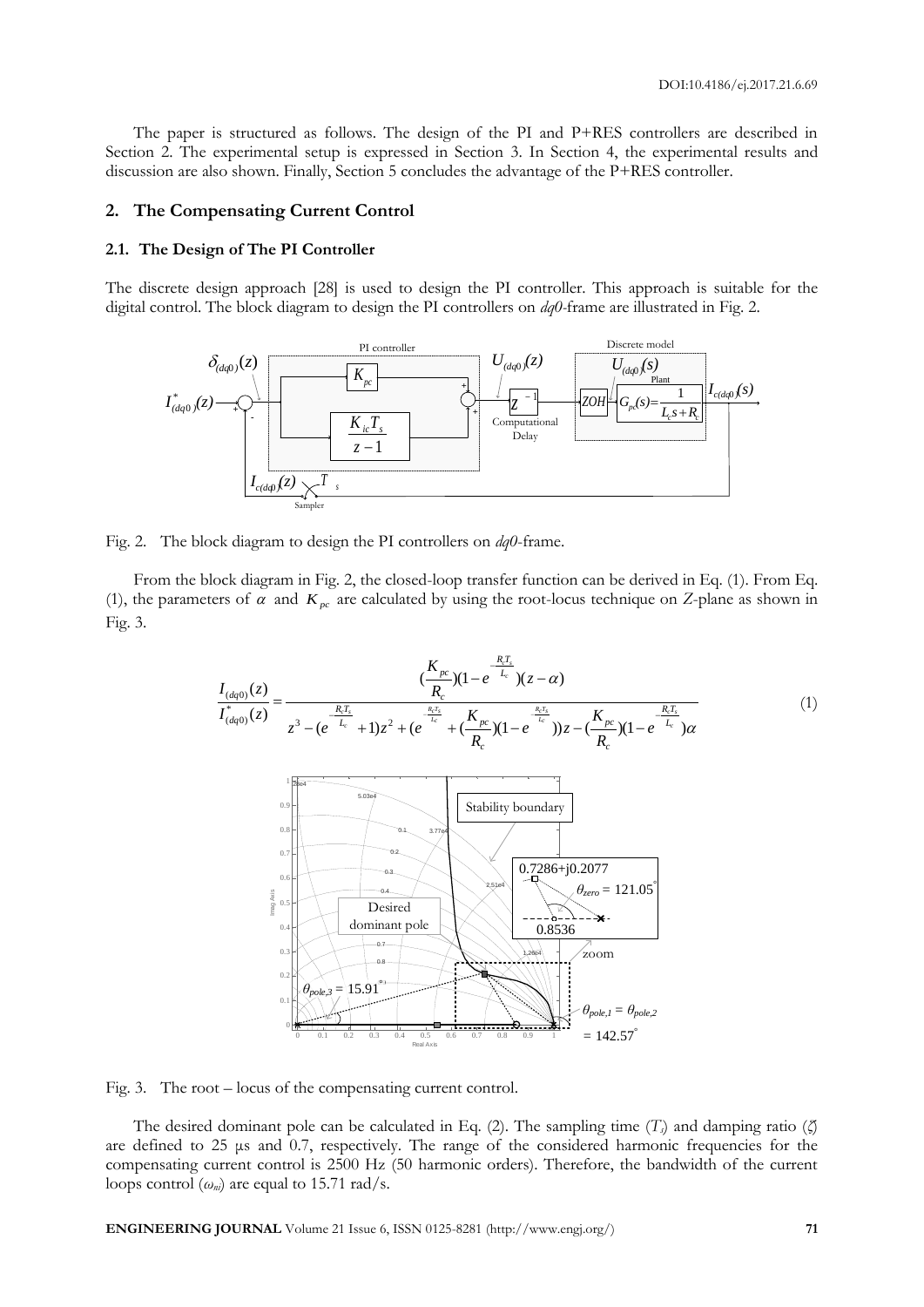$$
z = e^{T_s(-\varphi_{n} \pm j\omega_{n}\sqrt{1-\varsigma^2})} = 0.7286 \pm j0.2077
$$
 (2)

For  $\alpha$  =0.8536 and  $K_{pc}$  =262.66, the appropriate PI controller parameters are  $K_{pc}$  =262.66,  $K_{k}$ =1.54×10<sup>6</sup> . The details of the PI controller design can be found in the previous publications [18].

#### **2.2. The Design of The Proportional plus Resonant Controller**

The P+RES controller is developed from the PI controller [16]. The block diagram considered the discrete design approach is depicted in Fig. 4. From Fig. 4, the root locus can be explained by using the closed-loop transfer function in Eq. (2). The placement of poles and zero on *Z*-plane are shown in Fig. 5. The poles of the closed-loop transfer function in Eq. (2) must be located in the stability boundary (unit circle on *Z*plane).



Fig. 4. The block diagram to design the P+RES controllers on *dq0*-frame.

$$
\frac{I_{(dq0)}(z)}{I_{(dq0)}^*(z)} = \frac{\frac{K_{pc}L_c}{T_s} \left(z^2 + \left(B + \frac{A}{K_{pc}}\right)z + \left(C - \frac{A}{K_{pc}}\right)\right)}{z^4 + (B - 1)z^3 + \left(\frac{K_{pc}L_c}{T_s} + C - B\right)z^2 + \left(\frac{K_{pc}L_c}{T_s}B + \frac{L_c}{T_s}A - C\right)z + \left(\frac{K_{pc}L_c}{T_s}C - \frac{L_c}{T_s}A\right)}
$$
(2)

where  $A = K_r \omega_r T_s$ ,  $B = (\omega_r / Q)T_s - 2$ ,  $C = 1 + \omega_r^2 T_s^2 - (\omega_r / Q)T_s$ 

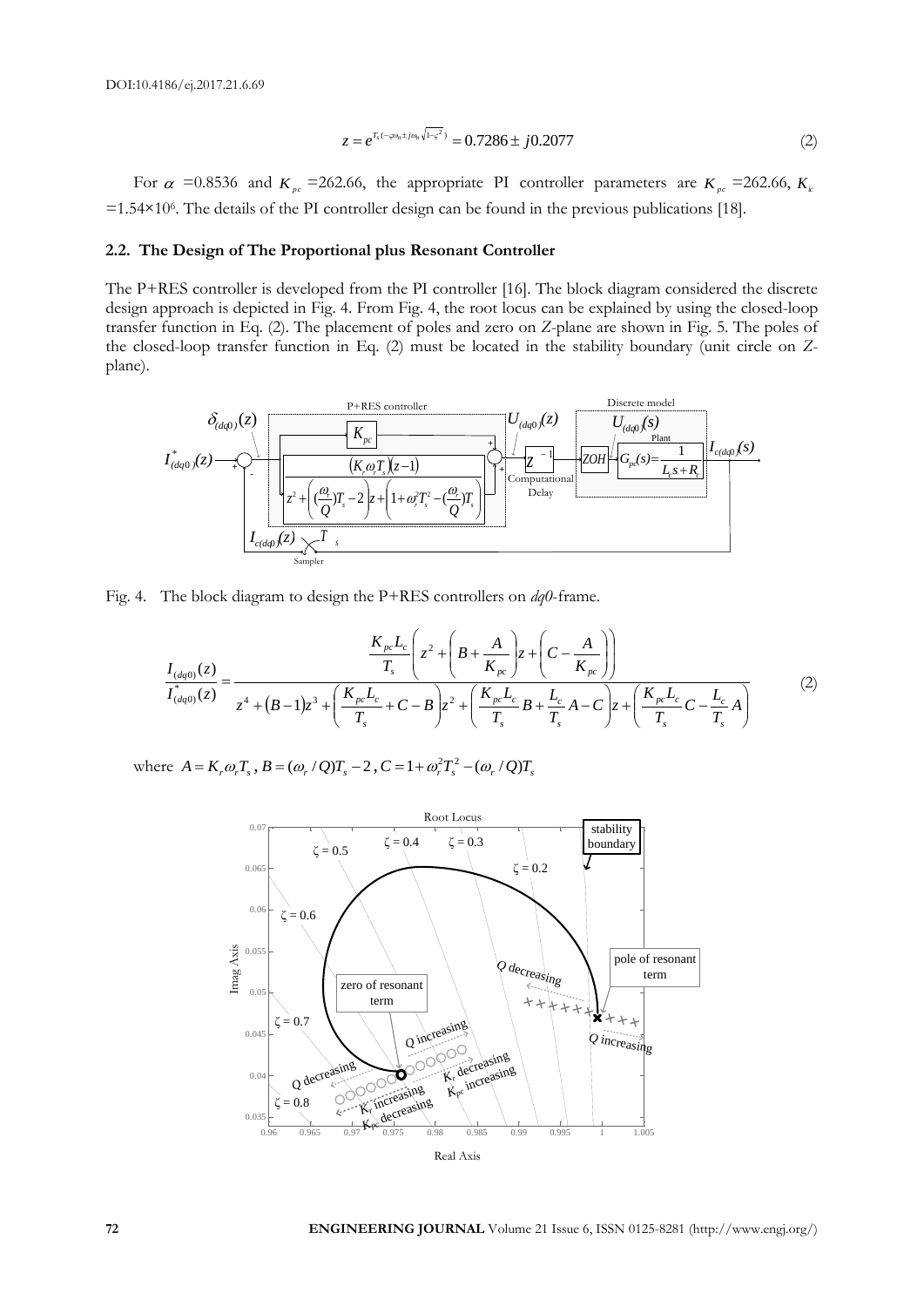DOI:10.4186/ej.2017.21.6.69

Fig. 5. The placement of zero and pole on Z-plane.

The parameters of the P+RES controller consist of the proportional gain  $(K_{pc})$ , the gain of resonant term  $(K_r)$ , the resonant frequency  $(\omega_r)$  and the quality factor  $(Q)$ . The resonant frequency  $(\omega_r)$  in the P+RES controllers can be adjusted depending on the significant harmonic frequency on *dq0*-frame. The spectra of the reference currents on *dq0*-frame  $(i_a^*, i_a^*, i_a^*)$  are shown in Fig. 6. Therefore, the  $\omega_{rd}$ ,  $\omega_{rq}$  and  $\omega_{r0}$  are set to  $2\pi \times 300$ ,  $2\pi \times 300$  and 0 rad/s, respectively.



Fig. 6. The spectra of the reference currents on *dq0*-frame.

For example on  $dq$ -axis ( $\omega_r = 2\pi \times 300$  rad/s), the  $K_{pc}$  and  $K_r$  are designed depending on specific values (*ωni* =2π×300 rad/s, *ζ* =0.7). The root locus technique on Z-plane is used to obtain the desired dominant pole. ( $K_{pc}$ =414,  $K_{r}$  =517.5) as shown in Fig. 7.



Fig. 7. The criteria for designing  $K_{pc}$  and  $K_r$ .

The characteristic of quality factor ( *Q* ) is shown in Fig. 7. The *Q* can be calculated by Eq. (3). From this equation, the  $f_r$ ,  $f_H$  and  $f_L$  are the resonant, high and low frequencies, respectively. The suitable  $Q$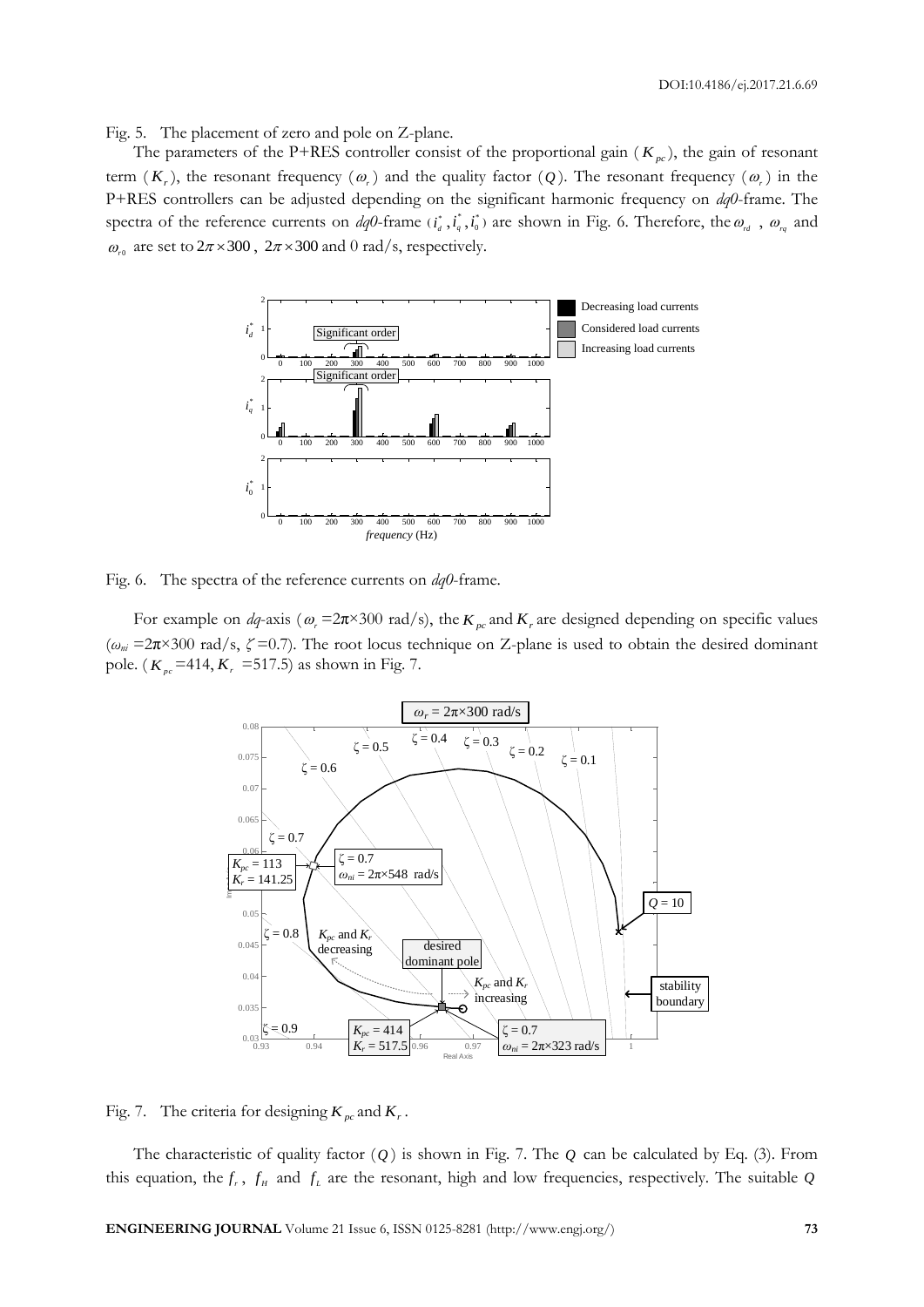should be selected in the boundary as shown in Eq. (4). The boundary of  $Q$  in this case is  $1.5 < Q < 150$ . Therefore, The Q is defined to 10 ( $f_r$  =300 Hz,  $f_H$  = 315 Hz,  $f_L$  =285 Hz). Moreover, according to Fig. 7, the pole of resonant term at  $Q = 10$  is located in the stable region.



Fig. 8. The characteristic of quality factor ( *Q* ).

$$
Q = \frac{f_r}{f_H - f_L} \tag{3}
$$

$$
Q_{\min} < Q < Q_{\max} \tag{4}
$$

where 
$$
Q_{\min} = \frac{f_r}{\Delta f_2 - \Delta f_1} = \frac{f_r}{(f_r + 100) - (f_r - 100)}
$$
 and  $Q_{\max} = \frac{f_r}{\Delta f_2 - \Delta f_1} = \frac{f_r}{(f_r + 1) - (f_r - 1)}$ 

## **3. Experimental Setup**

The experimental setup for the harmonic elimination system using an APF consists of two main parts. The first part is the experimental rig as shown in Fig. 9. It can be seen in Fig. 9 that the experimental rig can be decomposed into four sections. The first section is the considered power system. The three-phase voltage source connected with the three-phase rectifiers is shown in number 1 to 5. The second section is the voltage/current sensors and signal conditioning circuits as shown in number 6. The PCC voltages ( $v_{pcc,(uvw)}$ ) are measured by using the transformers (220 $V_{ac}$  /15 $V_{ac}$ ). The DC bus voltages ( $V_{dc}$ ,  $V_{dc}$ <sub>2</sub>) are measured by using the voltage transducers (LEM LV25-P). The load currents  $(i_{L(uwv)})$  and compensating currents  $(i_{c(uwv)})$ are measured by using the current transducers (LEM HX10-P). The range of all measured signals ( $v_{pcc,(uvw)}$ )  $V_{d_{c,(1,2)}}, i_{L_{(uvw)}}$ ,  $i_{c(uw)}$  for the DSP board are adjusted by signal conditioning circuits. The third section is the control platform as shown in number 7 and 8. This section consists of three processes to generate the pulse signals (S1-S6). First, the host computer provides the user interface to the DSP board. The eZdspTM F28335 board calculates the reference voltages of APF ( $v_{(uvw),\omega u}^*$ ) from the proposed control strategy. Second, the D/A converters (DAC712P) are used to transform the  $v_{(uvw)\rho ut}^*$  from the digital signals to the analog signals. Third, the analog signals of  $v_{(uvw)\rho u t}^*$  (reference signals) are sent to compare with the triangular carriers in PWM modulator. The pulse signals (S1-S6) from the PWM technique are sent to drive the insulated-gate bipolar transistors (IGBTs) of the APF. The fourth section is the APF topology as shown in number 9 to 11. The capacitors ( $C_{dc,1} = C_{dc,2} = 4700 \mu$ F) are connected with IGBT-Intelligent Power Module (IPM) (6MBP50RA-120) on the DC side. The APF inductances  $(L_{c(uuv)} = 18 \text{ mH})$  are connected with IGBT-IPM on the AC side. The APF injects the  $i_{c(uw)}$  into the considered power system at the PCC points (number 3).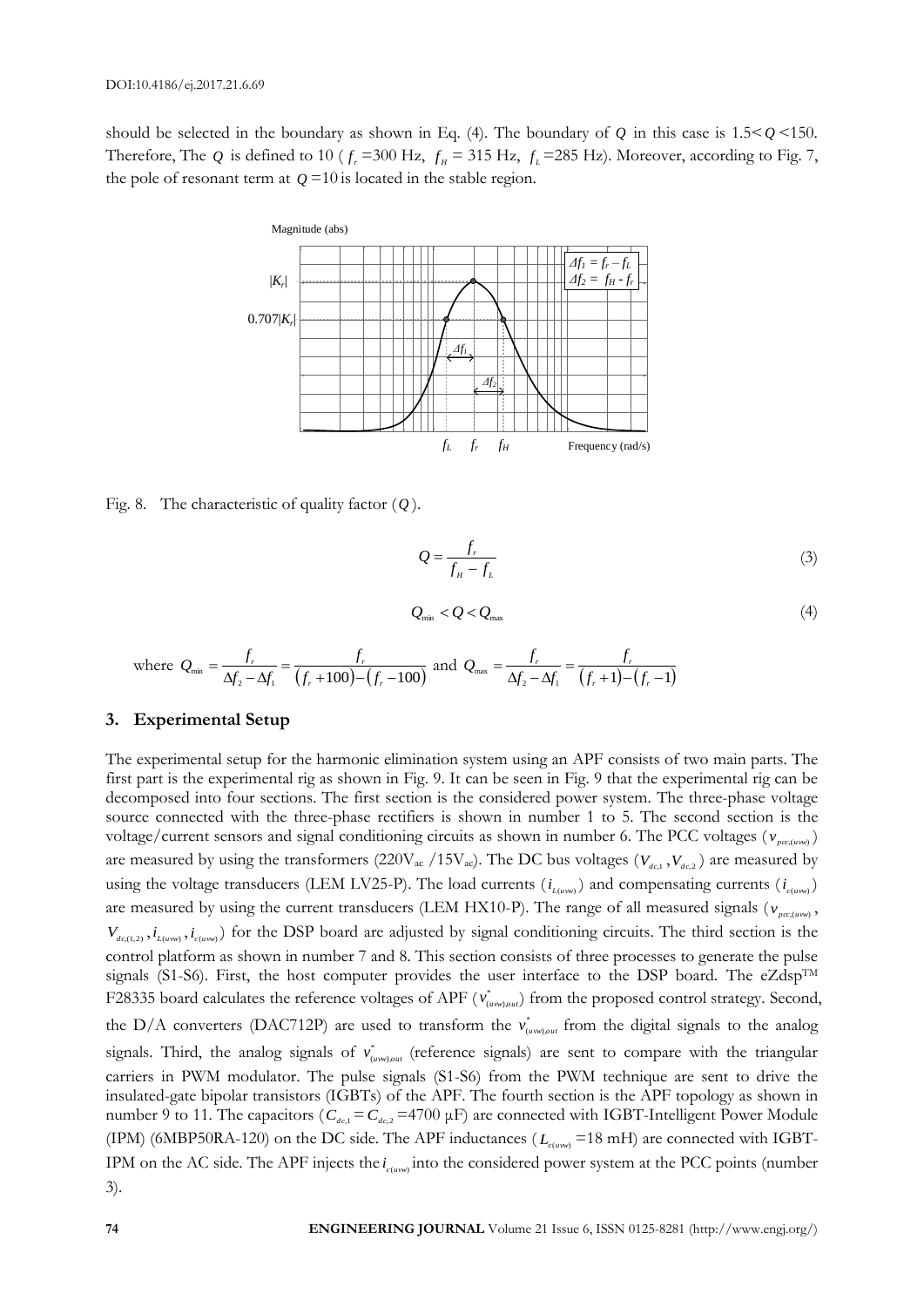

Fig. 9. The overall of experimental rig.

The second part is the software for the control of the APF. The code composer studio (CCS v3.3) is used to program on eZdsp F28335 board. The overall flowchart to control the APF can be described in Fig. 10. The phase locked loop algorithm, the DQF harmonic detection, the DC bus voltage control (PI), the compensating current control (PI, P+RES) and control strategy on *dq0*-axis are written in C programming languages by using the CCS v3.3.



Fig. 10. Flowchart of the harmonic identification and control strategy.

#### **4. Experimental Results and Discussion**

The harmonic identification and control strategy in Fig. 1 are supported by the hardware implementation. The APF parameters are designed following on the previous researches [29, 30]. The harmonic elimination results for the balanced three-phase system are depicted in Fig. 11–12.

The performance of the proposed controller for harmonic elimination using the APF are tested with three load conditions. The first load condition is the amplitude of load currents at 2 A<sub>(peak)</sub> ( $R_L$ =120  $\Omega$ ), *L*<sub>L</sub>=0.1H). The second load condition is the amplitude of load currents at 3 A<sub>(peak)</sub> (*R*<sub>*L*</sub>=80 Ω, *L*<sub>*L*</sub>=0.1H). The third load condition is the amplitude of load currents at 4 A<sub>(peak)</sub> ( $R_L$ =62  $\Omega$ ,  $L_L$ =0.1H).

The testing results of the harmonic elimination using a PI controller in Fig. 11 (a)-(c) show that this controller can control the compensating current even though the load is dynamic condition. From Fig. 11 (a)-(c), the load currents  $(i_{L_u}, i_{L_v}, i_{L_w})$  before compensation are highly distorted waveform. The average total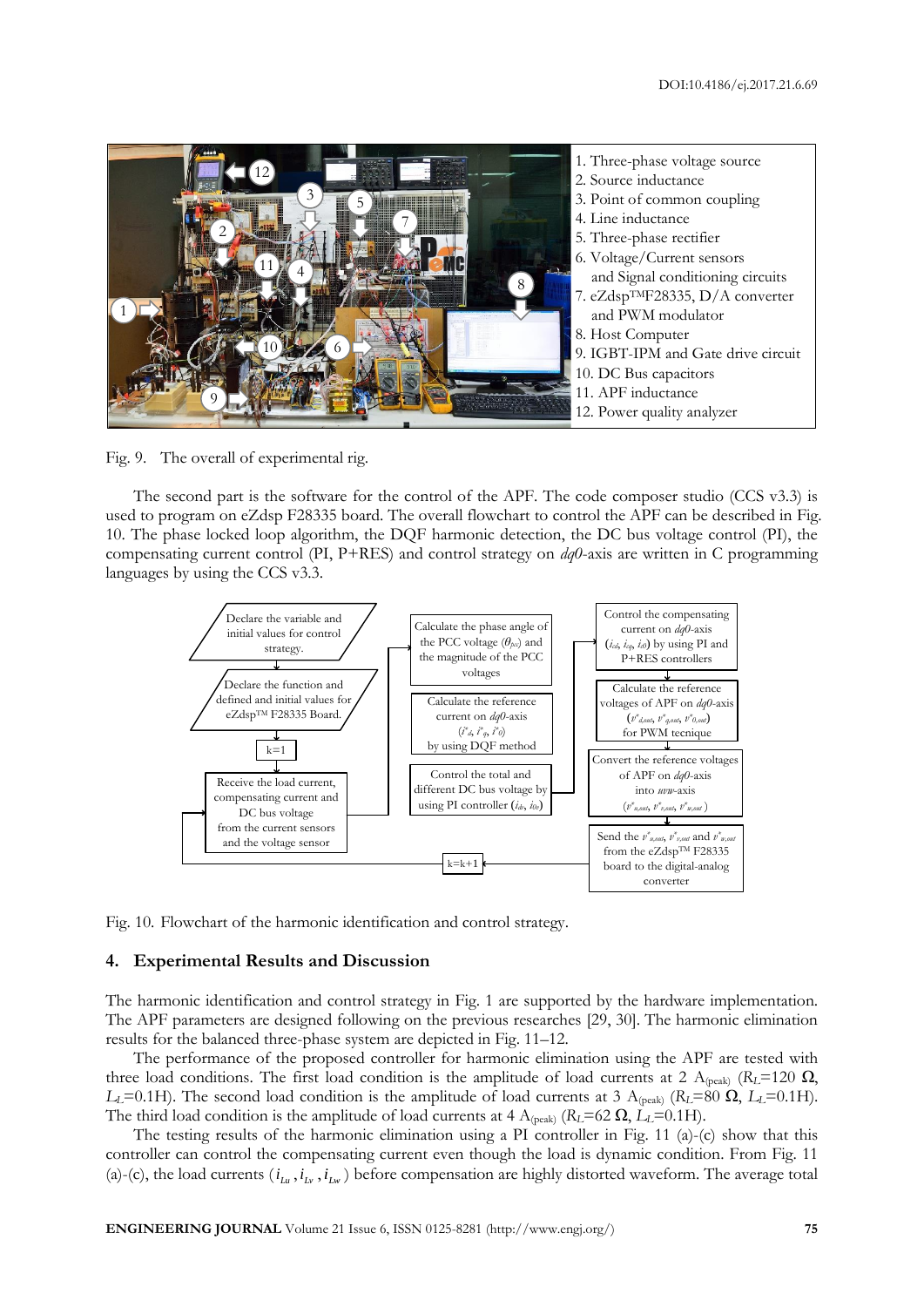harmonic distortion (*%THDav*) of this current is equal to 29.3 %, as shown in Fig. 13 (a). After compensation, the APF injects the compensating current  $(i_{cu}, i_{cv}, i_{cw})$  into the considered power system at a PCC point. The source currents after compensation ( $i_{su}$ ,  $i_{sv}$ ,  $i_{sv}$ ) are nearly sinusoidal waveform. The *%THDav* is equal to 10.66 %, as shown in Fig. 13 (b). According to Fig. 11(a)-(b), for the dynamic load testing, when the non-linear load resistor ( $R_L$ ) is changed from 120  $\Omega$  to 80  $\Omega$  and 80  $\Omega$  to 62  $\Omega$ , the waveforms of  $i_{s(uw)}$  after compensation are oscillating sinusoidal waveform. The peak amplitude of  $i_{su}$  is equal to 5.80  $A_{(peak)}$  (4.10  $A_{(rms)}$ ) and 7.35  $A_{(peak)}$  (5.20  $A_{(rms)}$ ), respectively. In the steady state condition, the  $i_{\rm su}$  is constant at 4.20 A<sub>(peak)</sub> (2.97 A<sub>(rms)</sub>) and 4.95 A<sub>(peak)</sub> (3.5 A<sub>(rms)</sub>), respectively. From Fig. 11(d), the total DC bus voltage loop control can regulate the total DC bus voltage ( $\sum V_{dc}$ ) following on the total DC bus reference ( $\sum V^*_{dc}$ ) even though the loads are varied. It can be seen from Fig. 11(d) that the  $V_{dc,1}$  and  $V_{dc,2}$ controllers of the DC bus voltage control provide good performance.





 $[v_{p,q,u}$  (200V/div)],  $[i_{L}$  *,i* $a$ ,  $i_{cu}$ ,  $i_{cu}$ ,  $i_{cu}$  (5A/div)],

R

 $C<sub>13</sub>$ 

 $1.00V$ 

 $\pm$  00  $\overline{\rm v}$ 

<del>់ M ່ 20.0 s ់ Ch i</del>

120V

<del>។កក់ប</del>់

*isu*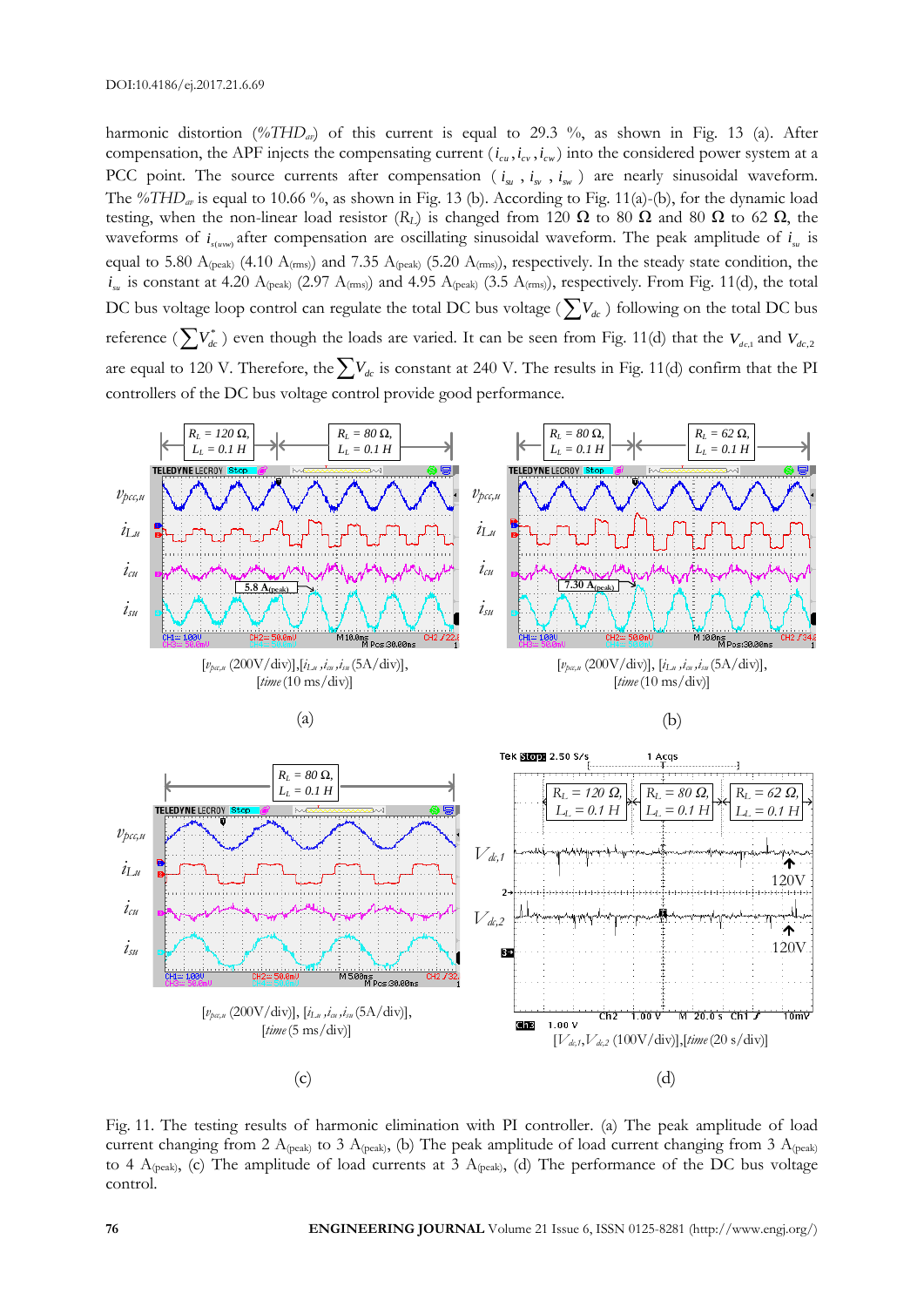

Fig. 12. The testing results of harmonic elimination with P+RES controller. (a) The peak amplitude of load current changing from 2 A<sub>(peak)</sub> to 3 A<sub>(peak)</sub>, (b) The peak amplitude of load current changing from 3 A<sub>(peak)</sub> to 4  $A_{(peak)}$ , (c) The amplitude of load currents at 3  $A_{(peak)}$ , (d) The performance of the DC bus voltage control.

The results of the harmonic elimination using a P+RES controller are shown in Fig. 12 (a)-(c). From the results in Fig. 12 (a)-(c), this controller provides the good performance for harmonic elimination. The *%THDav* after compensation is equal to 9.28 %, as shown in Fig. 13 (c). Therefore, the performance of the harmonic elimination with the P+RES controller is better than that from the PI controller. From the dynamic load testing, fig. 12 (a) and (b) show the waveform of  $i_{s(uwv)}$  to a step change of the  $R_L$  from 120  $\Omega$ to 80  $\Omega$  and 80  $\Omega$  to 62  $\Omega$ , respectively. It can be seen that the waveforms of  $i_{s(uw)}$  are oscillating sinusoidal waveform. The peak amplitude of  $i_{\rm su}$  is equal to 6.90  $A_{\rm (peak)}$  (4.88  $A_{\rm (rms)}$ ) and 7.70  $A_{\rm (peak)}$  (5.44  $A_{\rm (rms)}$ ), respectively. In the steady state condition, the  $i_{su}$  is still constant at 4.20  $A_{(peak)}$  (2.97  $A_{(rms)}$ ) and 4.95  $A_{(peak)}$ (3.5  $A_{(rms)}$ ), respectively. As a result, the transient response of the  $i_{su}$  from P+RES controller are nearly the same as the transient response of the  $i_{\mu}$  from PI controller. However, the focus of this paper is to achieve the performance of the harmonic elimination (%THD). From the results in Fig. 12 (d), the  $V_{dc,1}$  and  $V_{dc,2}$ can be varied following on the command values. In particular, the overall results are proposed in Table 1.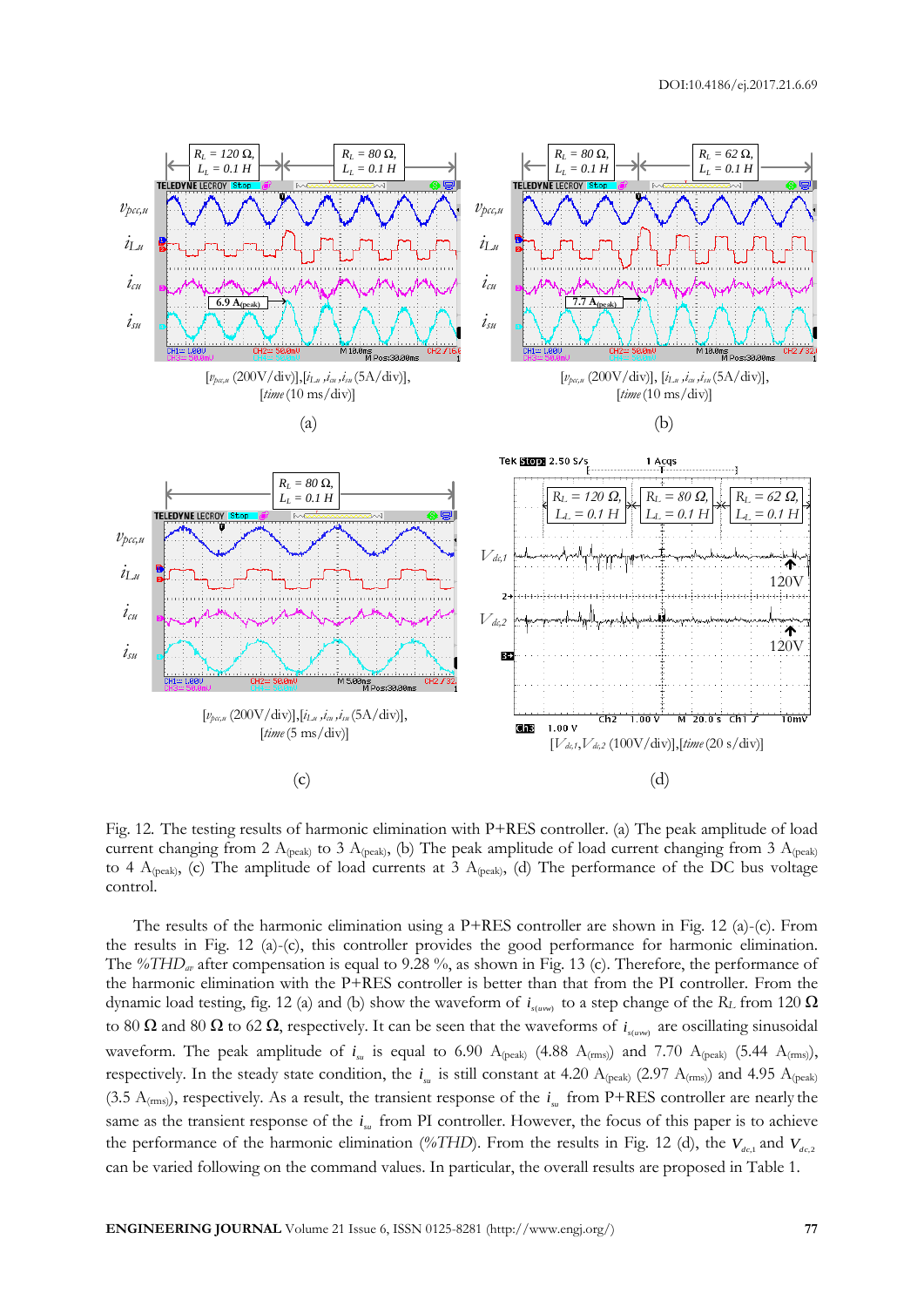

Fig. 13. The spectrum of source currents. (a) Before compensation, (b) After compensation (PI controller), (c) After compensation (P+RES controller).

| 50%<br>23.04%<br>10.64%<br>. III<br>THDDC<br>04/01/16 14:52:21<br>230U 50Hz 3.8 WYE<br><b>FN50160</b><br>$U$ in $U$<br><b>METER</b><br><b>TILL</b><br><b>BUN</b> |                     |                                                                                                                    |               | 5.93%<br>4.10%<br>ш<br>50%<br>THD DC<br>10/04/16 21:12:46<br>230U 50Hz 3.8 WYE<br>EN50160<br>$0$ $0$ $0$<br><b>METER</b><br><b>nu</b><br>(b)                                                                                                                                                                                                                                                                                                                                                                                                                                                                                                                                                                                                                                                                                                                                                   |                                                                                                  |               |             | 4.27%<br>3.50%<br>50%<br>THDDC<br>10/04/16 19:03:37<br>230V 50Hz 3.8 WYE<br>HOLD<br>u n u<br><b>ALL</b><br>(c)    |                            |              |  |
|------------------------------------------------------------------------------------------------------------------------------------------------------------------|---------------------|--------------------------------------------------------------------------------------------------------------------|---------------|------------------------------------------------------------------------------------------------------------------------------------------------------------------------------------------------------------------------------------------------------------------------------------------------------------------------------------------------------------------------------------------------------------------------------------------------------------------------------------------------------------------------------------------------------------------------------------------------------------------------------------------------------------------------------------------------------------------------------------------------------------------------------------------------------------------------------------------------------------------------------------------------|--------------------------------------------------------------------------------------------------|---------------|-------------|-------------------------------------------------------------------------------------------------------------------|----------------------------|--------------|--|
| (c) After compensation (P+RES controller).<br>Table 1.                                                                                                           | (a)                 |                                                                                                                    |               | Fig. 13. The spectrum of source currents. (a) Before compensation, (b) After compensation (PI controller),<br>The performance of the source currents before and after compensations.                                                                                                                                                                                                                                                                                                                                                                                                                                                                                                                                                                                                                                                                                                           |                                                                                                  |               |             |                                                                                                                   |                            |              |  |
| Performance<br>Index                                                                                                                                             |                     | The decrease of the<br>amplitude of load<br>currents $(2 A_{(peak)})$<br>$(R_L = 120 \Omega, L_L = 0.1 \text{ H})$ |               |                                                                                                                                                                                                                                                                                                                                                                                                                                                                                                                                                                                                                                                                                                                                                                                                                                                                                                | The load currents<br>$(3 \text{ A}_{\text{(peak)}})$<br>$(R_L = 80 \Omega, L_L = 0.1 \text{ H})$ |               |             | The increase of the<br>amplitude of load<br>currents $(4 A_{(peak)})$<br>$(R_L = 62 \Omega, L_L = 0.1 \text{ H})$ |                            |              |  |
| %THD                                                                                                                                                             | Phase               | Before                                                                                                             |               | After Comp.                                                                                                                                                                                                                                                                                                                                                                                                                                                                                                                                                                                                                                                                                                                                                                                                                                                                                    | Before                                                                                           |               | After Comp. | Before                                                                                                            |                            | After Comp.  |  |
|                                                                                                                                                                  |                     | Comp.                                                                                                              | PI            | P+RES                                                                                                                                                                                                                                                                                                                                                                                                                                                                                                                                                                                                                                                                                                                                                                                                                                                                                          | Comp.                                                                                            | PI            | P+RES       | Comp.                                                                                                             | $\mathop{\rm PI}\nolimits$ | $P+RES$      |  |
|                                                                                                                                                                  | $\mathcal{U}$       | 29.5                                                                                                               | 9.9           | 8.9                                                                                                                                                                                                                                                                                                                                                                                                                                                                                                                                                                                                                                                                                                                                                                                                                                                                                            | 29.3                                                                                             | 10.1          | 9.0         | 29.2                                                                                                              | 11.3                       | 10.2         |  |
|                                                                                                                                                                  | $\mathcal{V}$       | 29.2                                                                                                               | 10.3          | 8.2                                                                                                                                                                                                                                                                                                                                                                                                                                                                                                                                                                                                                                                                                                                                                                                                                                                                                            | 29.0                                                                                             | 10.1          | 8.9         | 28.8                                                                                                              | 11.3                       | 9.4          |  |
|                                                                                                                                                                  | $\mathcal W$<br>ave | 29.8<br>29.5                                                                                                       | 12.9<br>11.11 | 8.5<br>8.53                                                                                                                                                                                                                                                                                                                                                                                                                                                                                                                                                                                                                                                                                                                                                                                                                                                                                    | 29.6<br>29.3                                                                                     | 11.7<br>10.66 | 9.9<br>9.28 | 29.4<br>29.1                                                                                                      | 12.5<br>11.71              | 10.3<br>9.97 |  |
| the future work.<br>5. Conclusion                                                                                                                                |                     |                                                                                                                    |               | unbalanced three-phase system. But the testing for the harmonic elimination in this work is only considered<br>in the balanced three-phase system. However, the authors will test the unbalanced three-phase system in<br>The PI and the proportional plus resonant $(P+RES)$ controllers are designed by discrete design approach.<br>The design of PI and P+RES controllers are fully presented in this paper. The harmonic elimination system<br>with the three-leg split-capacitor APF and the overall control strategy on <i>dq</i> 0-axis have been implemented.<br>In the paper, the performance comparison of the compensating current control using the PI and the<br>P+RES controllers is tested with dynamic load changing. The experimental results confirm that the<br>proposed control strategy based on digital control is very useful to mitigate the harmonics in the system. |                                                                                                  |               |             |                                                                                                                   |                            |              |  |
| <b>Acknowledgements</b>                                                                                                                                          |                     |                                                                                                                    |               | The results show that the P+RES controller can provide the good performance of the harmonic<br>elimination compared with the PI controller in term of %THD.                                                                                                                                                                                                                                                                                                                                                                                                                                                                                                                                                                                                                                                                                                                                    |                                                                                                  |               |             |                                                                                                                   |                            |              |  |
|                                                                                                                                                                  |                     |                                                                                                                    |               | This work was supported by Suranaree University of Technology (SUT).                                                                                                                                                                                                                                                                                                                                                                                                                                                                                                                                                                                                                                                                                                                                                                                                                           |                                                                                                  |               |             |                                                                                                                   |                            |              |  |
| 78                                                                                                                                                               |                     |                                                                                                                    |               | ENGINEERING JOURNAL Volume 21 Issue 6, ISSN 0125-8281 (http://www.engj.org/)                                                                                                                                                                                                                                                                                                                                                                                                                                                                                                                                                                                                                                                                                                                                                                                                                   |                                                                                                  |               |             |                                                                                                                   |                            |              |  |

Table 1. The performance of the source currents before and after compensations.

## **5. Conclusion**

# **Acknowledgements**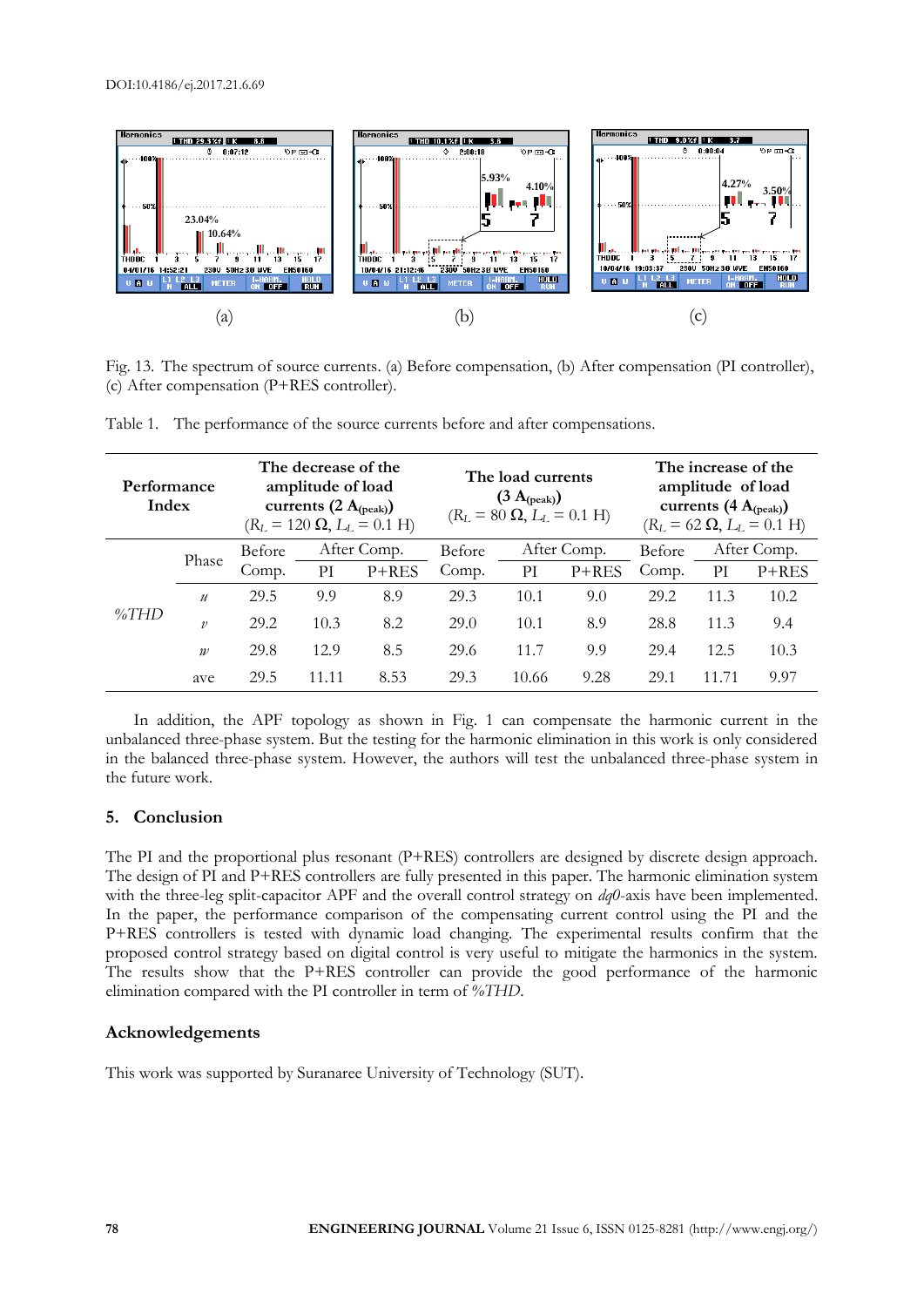#### **References**

- [1] *IEEE Recommended Practices and Requirement for Harmonic Control in Electrical Power System*, IEEE Std. 519- 2014, 2014.
- [2] A. D. Graham and E. T. Schonholder, "Line harmonics of converters with DC motor loads," *IEEE Transactions on Industry Applications*, vol. IA-19, no. 1, pp. 84-93, Jan. 1983.
- [3] G. C. Jain, "The effect of voltage waveshape on the performance of a three-phase induction motor," *IEEE Transactions on Power Apparatus and Systems*, vol. 83, no. 6, pp. 561-566, Jun. 1964.
- [4] *IEEE Standard General Requirements for Liquid-Immersed Distribution, Power, and Regulating Transformers*, IEEE Std. C57.12.00-1987, 1988.
- [5] *IEEE Recommended Practice for Establishing Transformer Capability When Supplying Non-sinusoidal Load Currents*, IEEE Std. C57.110-1986, 1986.
- [6] *IEEE Standard for Shunt Power Capacitors*, IEEE Std. 18-2002, 2002.
- [7] W. C. Downing, "Watthour meter accuracy on SCR controlled resistance loads," *IEEE Transactions on Power Apparatus and Systems*, vol. PAS-93, no. 4, pp. 1083-1089, Jul. 1974.
- [8] Power System Relaying Committee, "The impact of sine-wave distortions on protective relays," *IEEE Transactions on Industry Applications*, vol. IA-20, no. 2, pp. 335-343, Mar. 1984.
- [9] L. Gyugyi and E. C. Strycula, "Active AC power filters," in *Proceedings of IEEE Industry Applications Annual Meeting*, San Diego, CA, September 11-13, 1989.
- [10] F. Z. Peng, H. Akagi, and A. Nabae, "A new approach to compensation in power systems," in *Conference Record of the 1988 IEEE Industry Applications Society Annual Meeting, Pittsburgh*, PA, USA, October 2-7, 1988.
- [11] C. A. Quinn and N. Mohan, "Active filtering of harmonic currents in three-phase, four-wire systems with three-phase and single-phase non-linear loads," in *IEEE-APEC'92 Appl. Power Electronics Conference*, 1992, pp. 829-836.
- [12] V. Khadkikar, A. Chandra, and B. Singh, "Digital signal processor implementation and performance evaluation of split capacitor," *IET Power Electronics*, vol. 4, no. 4, pp. 463-470, 2011.
- [13] M. Aredes, J. Hafner, and K. Heumann, "Three-phase four-wire shunt active filter control strategies," *IEEE Transactions on Power Electronics*, vol. 12, no. 2, pp. 311-318, 1997.
- [14] M. Aredes, J. Hafner, and K. Heumann, "A three-phase four-wire shunt active filter using six IGBT's," in *Proc. EPE'95-European Conference Power Electronics Applications*, Pittsburgh, Sevilla, Spain, Sept. 1995, vol. 1.
- [15] S. Sujitjorn, K.-L. Areerak, and T. Kulworawanichpong, "The DQ axis with fourier (DQF) method for harmonic identification," *IEEE Transactions on Power Delivery*, vol. 22, no. 1, pp. 737-739, Dec. 2006.
- [16] Y. Sato, T. Ishizuka, K. Nezu, and T. Kataoka, "A new control strategy for voltage-type PWM rectifiers to realize zero steady-state control error in input current," *IEEE Transactions on Industry Applications*, vol. 34, no. 3, pp. 480-486, May/June 1998.
- [17] W. Lenwari, M. Sumner, and P. Zanchetta, "The use of genetic algorithms for the design of resonant compensator for active filters," *IEEE Transaction on Industrial Electronics*, vol. 56, no. 8, pp. 2852-2861, Apr. 2009.
- [18] P. Santiprapan, K.-L. Areerak, and K.-N. Areerak, "Dynamic model and controller design for active power filter in three-phase four-wire system," *International Journal of Control and Automation*, vol. 7, no. 9, pp. 27-44, Sep. 2014.
- [19] C. Qiao, K. M. Smedley, and F. Maddaleno, "A single-phase active power filter with one-cycle control under unipolar operation," *IEEE Transactions on Circuits and Systems I: Regular Papers*, vol. 51, no. 8, pp. 1623-1630, Aug. 2004.
- [20] K. M. Tsang and W. L. Chan, "Design of single-phase active power filter using analogue cascade controller," *IEE Proceedings - Electric Power Applications*, vol. 153, no. 5, pp. 735-741, Oct. 2006.
- [21] J. Miret, L. G. de Vicuna, M. Castilla, J. Matas, and J. M. Guerrero, "Design of an analog quasi-steadystate nonlinear current-mode controller for single-phase active power filter," *IEEE Transactions on Industrial Electronics*, vol. 56, no. 12, pp. 4872-4881, Dec. 2009.
- [22] B. Singh and J. Solanki, "An implementation of an adaptive control algorithm for a three-phase shunt active filter," *IEEE Transactions on Industrial Electronics*, vol. 56, no. 8, pp. 2811-2820, Aug. 2009.